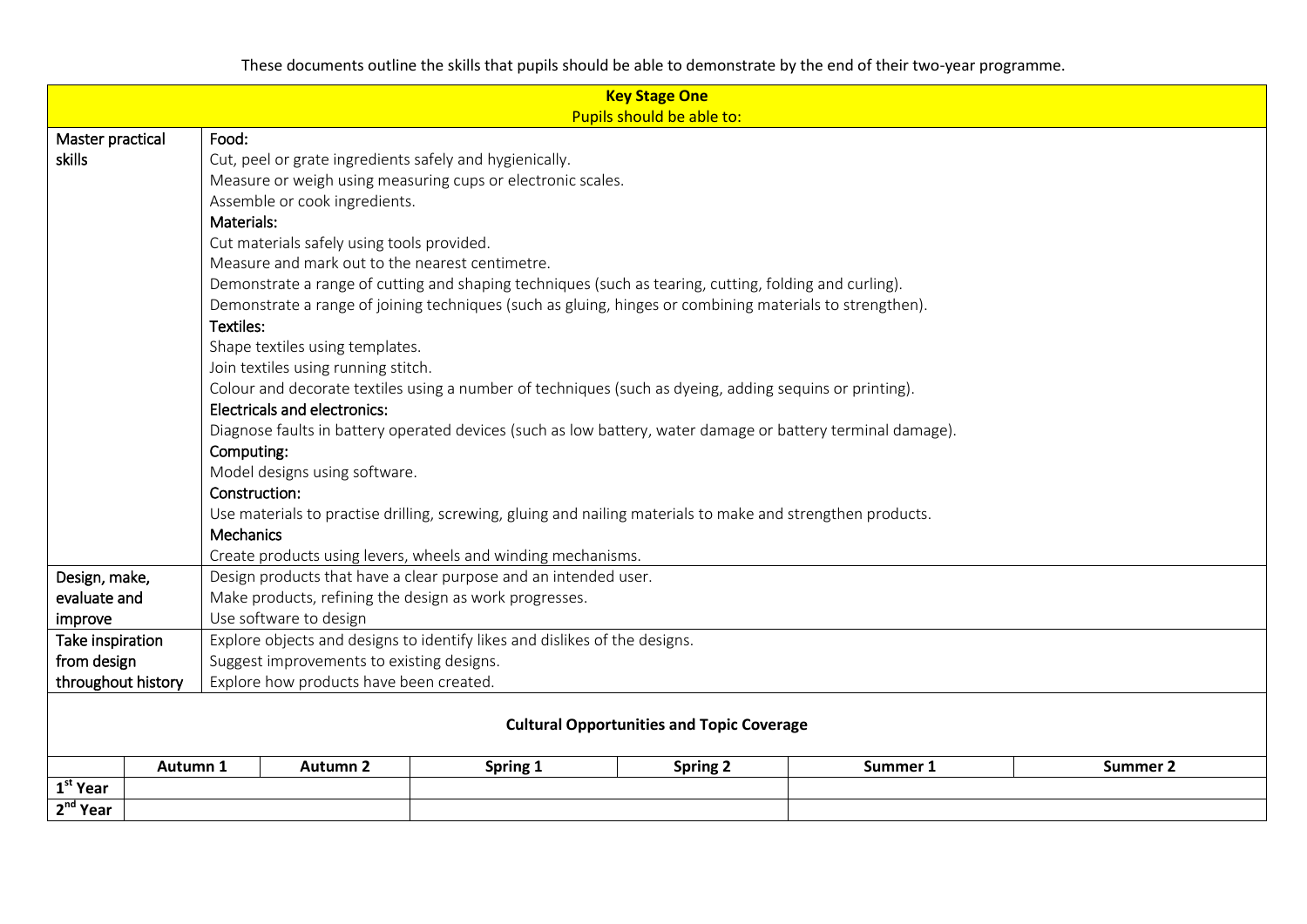| <b>Lower Key Stage Two</b> |                                                                                                                                                    |  |  |  |  |  |  |
|----------------------------|----------------------------------------------------------------------------------------------------------------------------------------------------|--|--|--|--|--|--|
| Pupils should be able to:  |                                                                                                                                                    |  |  |  |  |  |  |
| Master practical           | Food:                                                                                                                                              |  |  |  |  |  |  |
| skills                     | Prepare ingredients hygienically using appropriate utensils.                                                                                       |  |  |  |  |  |  |
|                            | Measure ingredients to the nearest gram accurately.                                                                                                |  |  |  |  |  |  |
|                            | Follow a recipe.                                                                                                                                   |  |  |  |  |  |  |
|                            | Assemble or cook ingredients (controlling the temperature of the oven or hob, if cooking).                                                         |  |  |  |  |  |  |
|                            | Materials:                                                                                                                                         |  |  |  |  |  |  |
|                            | Cut materials accurately and safely by selecting appropriate tools.                                                                                |  |  |  |  |  |  |
|                            | Measure and mark out to the nearest millimetre.                                                                                                    |  |  |  |  |  |  |
|                            | Apply appropriate cutting and shaping techniques that include cuts within the perimeter of the material (such as slots or cut outs).               |  |  |  |  |  |  |
|                            | Select appropriate joining techniques.                                                                                                             |  |  |  |  |  |  |
|                            | Textiles:                                                                                                                                          |  |  |  |  |  |  |
|                            | Understand the need for a seam allowance.                                                                                                          |  |  |  |  |  |  |
|                            | Join textiles with appropriate stitching.                                                                                                          |  |  |  |  |  |  |
|                            | Select the most appropriate techniques to decorate textiles.                                                                                       |  |  |  |  |  |  |
|                            | <b>Electricals and electronics:</b>                                                                                                                |  |  |  |  |  |  |
|                            | Create series and parallel circuits                                                                                                                |  |  |  |  |  |  |
|                            | Computing:                                                                                                                                         |  |  |  |  |  |  |
|                            | Control and montor models using software designed for this purpose.                                                                                |  |  |  |  |  |  |
|                            | Construction:                                                                                                                                      |  |  |  |  |  |  |
|                            | Choose suitable techniques to construct products or to repair items.                                                                               |  |  |  |  |  |  |
|                            | Strengthen materials using suitable techniques.                                                                                                    |  |  |  |  |  |  |
|                            | Mechanics                                                                                                                                          |  |  |  |  |  |  |
|                            | Use scientific knowledge of the transference of forces to choose appropriate mechanisms for a product (such as levers, winding mechanisms, pulleys |  |  |  |  |  |  |
|                            | and gears)                                                                                                                                         |  |  |  |  |  |  |
| Design, make,              | Design with purpose by identifying opportunities to design.                                                                                        |  |  |  |  |  |  |
| evaluate and               | Make products by working efficiently (such as by carefully selecting materials).                                                                   |  |  |  |  |  |  |
| improve                    | Refine work and techniques as work progresses, continually evaluating the product design.                                                          |  |  |  |  |  |  |
|                            | Use software to design and represent product designs.                                                                                              |  |  |  |  |  |  |
| Take inspiration           | Identify some of the great designers in all of the areas of study (including pioneers in horticultural techniques) to generate ideas for designs.  |  |  |  |  |  |  |
| from design                | Improve upon existing designs, giving reasons for choices.                                                                                         |  |  |  |  |  |  |
| throughout history         | Disassemble products to understand how they work.                                                                                                  |  |  |  |  |  |  |
|                            |                                                                                                                                                    |  |  |  |  |  |  |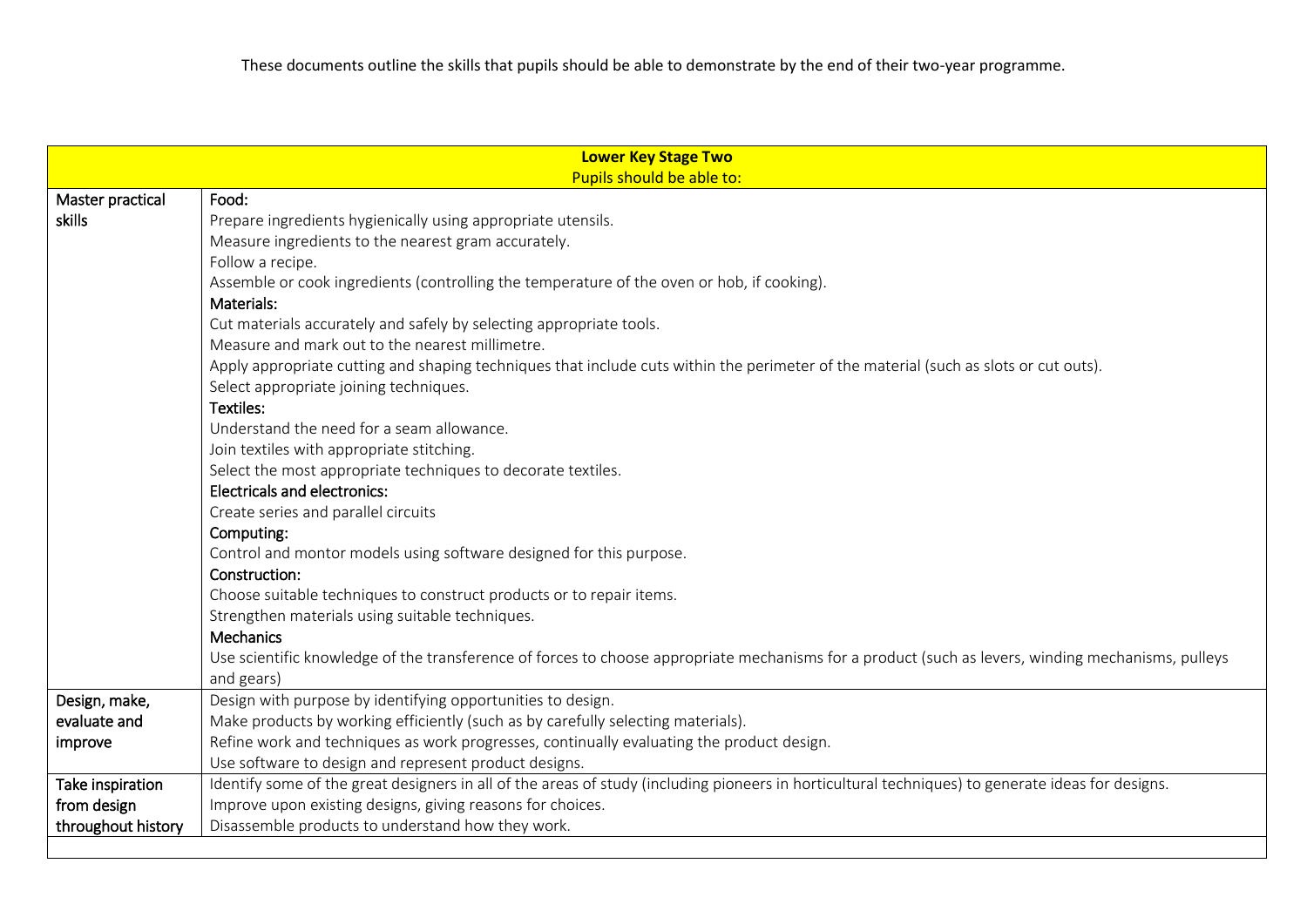## **Cultural Opportunities and Topic Coverage**

|                      | Autumn 1 | <b>Autumn 2</b> | Spring 1 | <b>Spring 2</b> | Summer 1 | Summer 2 |
|----------------------|----------|-----------------|----------|-----------------|----------|----------|
| $1st$ Year           |          |                 |          |                 |          |          |
| 2 <sup>nd</sup> Year |          |                 |          |                 |          |          |
| 3 <sup>rd</sup> Year |          |                 |          |                 |          |          |
| 4 <sup>th</sup> Year |          |                 |          |                 |          |          |

| <b>Upper Key Stage Two</b> |                                                                                                                                                                  |  |  |  |  |  |
|----------------------------|------------------------------------------------------------------------------------------------------------------------------------------------------------------|--|--|--|--|--|
| Pupils should be able to:  |                                                                                                                                                                  |  |  |  |  |  |
| Master practical           | Food:                                                                                                                                                            |  |  |  |  |  |
| skills                     | Understand the importance of correct storage and handling of ingredients (using knowledge of micro-organisms).                                                   |  |  |  |  |  |
|                            | Measure accurately and calculate ratios of ingredients to scale up or down from a recipe.                                                                        |  |  |  |  |  |
|                            | Demonstrate a range of baking and cooking techniques.                                                                                                            |  |  |  |  |  |
|                            | Create and refine recipes, including ingredients, methods, cooking times and temperatures.                                                                       |  |  |  |  |  |
|                            | Materials:                                                                                                                                                       |  |  |  |  |  |
|                            | Cut materials with precision and refine the finish with appropriate tools (such as sanding wood after cutting or a more precise scissor cut after roughly        |  |  |  |  |  |
|                            | cutting out a shape).                                                                                                                                            |  |  |  |  |  |
|                            | Show an understanding of the qualities of materials to choose appropriate tools to cut and shape (such as the nature of fabric may require sharper               |  |  |  |  |  |
|                            | scissors than would be used to cut paper).                                                                                                                       |  |  |  |  |  |
|                            | Textiles:                                                                                                                                                        |  |  |  |  |  |
|                            | Create objects (such as a cushion) that employ a seam allowance.                                                                                                 |  |  |  |  |  |
|                            | Join textiles with a combination of stitching techniques (such as back stitch for seams and running stitch to attach decoration).                                |  |  |  |  |  |
|                            | Use the qualities of materials to create suitable visual and tactile effects in the decoration of textiles (such as a soft decoration for comfort on a cushion). |  |  |  |  |  |
|                            | <b>Electricals and electronics:</b>                                                                                                                              |  |  |  |  |  |
|                            | Create circuits using electronic kits that employ a number of components (such as LEDs, resistors, transistors and chips)                                        |  |  |  |  |  |
|                            | Computing                                                                                                                                                        |  |  |  |  |  |
|                            | Write code to control and monitor models or products.                                                                                                            |  |  |  |  |  |
|                            | Construction                                                                                                                                                     |  |  |  |  |  |
|                            | Develop a range of practical skills to create products (such as cutting, drilling and screwing, nailing, gluing, filing and sanding)                             |  |  |  |  |  |
|                            | <b>Mechanics</b>                                                                                                                                                 |  |  |  |  |  |
|                            | Convert rotary motion to linear using cams.                                                                                                                      |  |  |  |  |  |
|                            | Use innovative combinations of electronics (or computing) and mechanics in product designs.                                                                      |  |  |  |  |  |
| Design, make,              | Design with the user in mind, motivated by the service a product will offer (rather than simply for profit).                                                     |  |  |  |  |  |
| evaluate and               | Make products through stages of prototypes, making continual refinements.                                                                                        |  |  |  |  |  |
| improve                    | Ensure products have a high quality finish, using art skills where appropriate.                                                                                  |  |  |  |  |  |